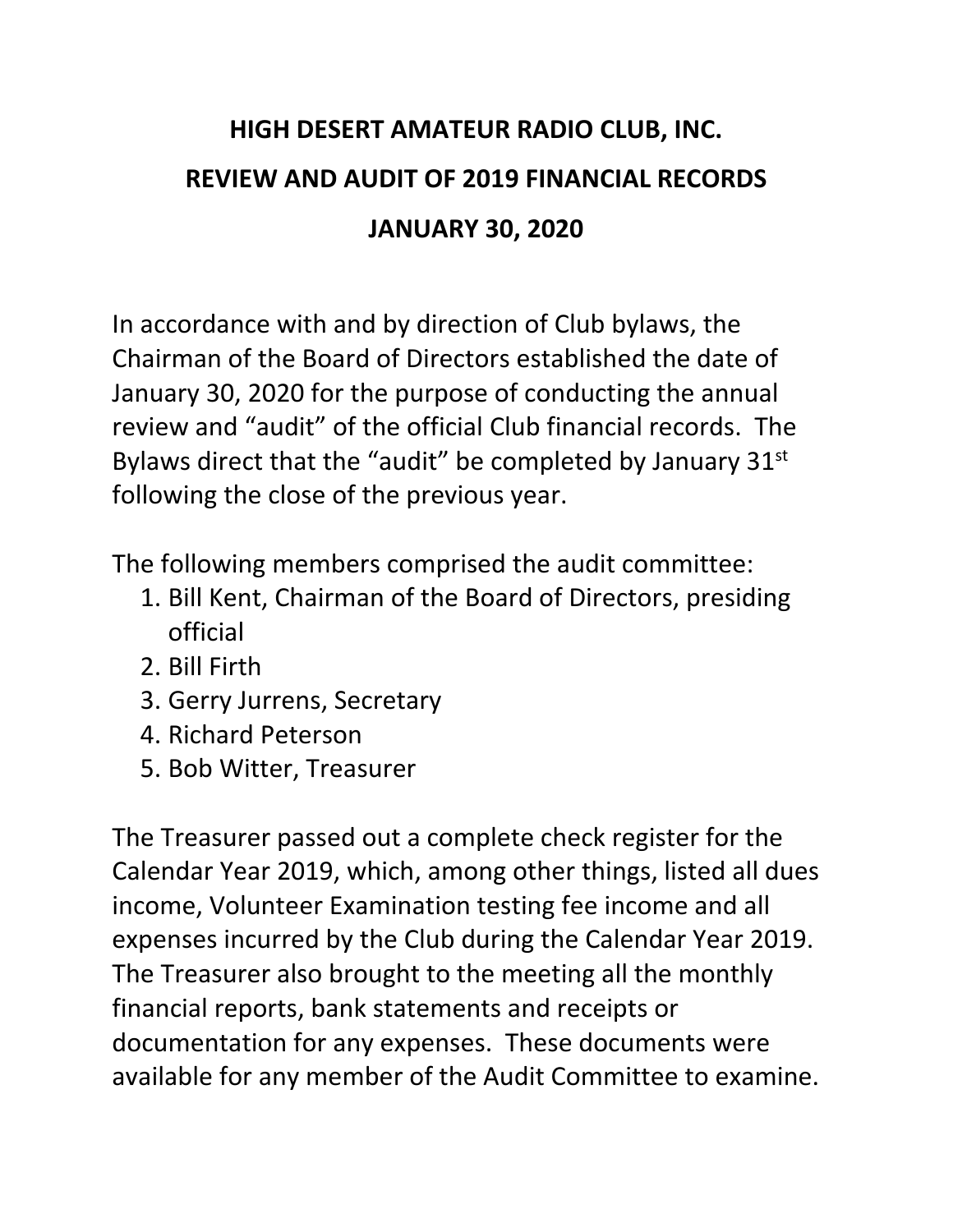The Treasurer explained that he closes out a calendar month by downloading a copy of the Club's bank statement from US Bank, which he reconciles to the Club's check register. A copy of each month's bank statement is forwarded to each of the officers (President, Vice-President, and Secretary). The Treasurer also downloads and saves a copy of the prior month's PayPal Activity Summary, which is forwarded to the Club President and Chairman of the Board. Finally, after each month closes, the Treasurer prepares a Monthly Financial Report and Budget/Expense Analysis, which is the monthly summary of receipts and expenses from the Club's checking account, which also includes any PayPal revenue from dues payments and VE Testing income and any charges to the Club's debit card. The debit card charges are also reflected on the Club's bank statements. The Monthly Financial Report is forwarded to the Club's President, Vice-President and Secretary and is also forwarded to the Club's Chairman of the Board and all Board members.

The treasurer explained the methods of accounting for cash receipts and deposits to the bank account. He explained that each such transaction is in writing and filed with the monthly information retained by the Treasurer.

The Treasurer answered all questions from members of the Audit Committee and asked each member of the Committee to sign or initial the 2019 check register for the permanent record of the Club.